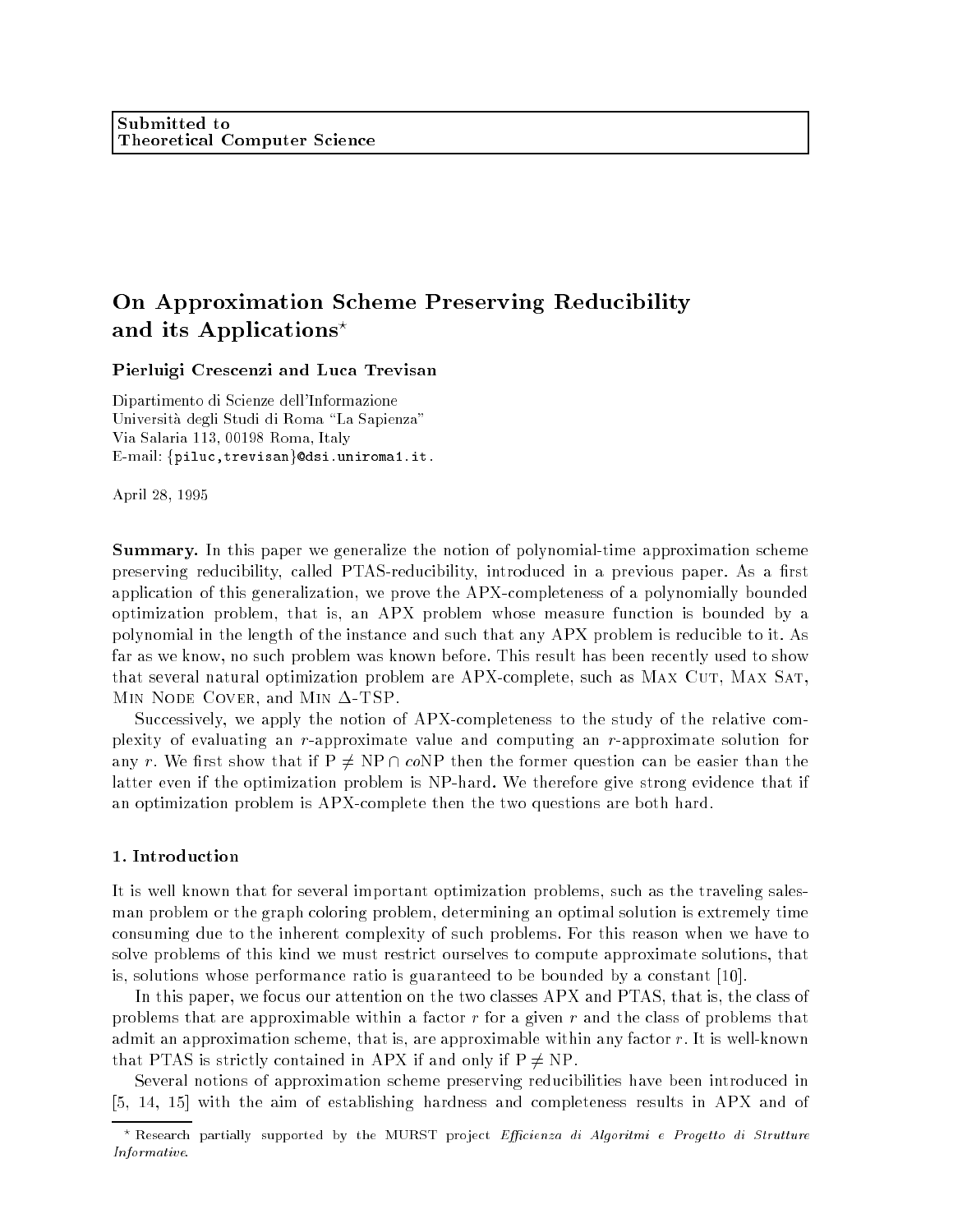deriving proofs of intractability of arbitrary approximation from them (see also Chap. 3 of [11] for a survey on the notion of reducibility among optimization problems). In particular, in [5] an approximation scheme preserving reducibility, called PTAS-reducibility, was defined and the existence of APX-complete problems was shown. Independently, a more restricted kind of reducibility, called L-reducibility, was introduced in [15] and several completeness results for a subclass of APX were proved. In Sect. 2 we generalize the PTAS-reducibility and prove the existence of polynomially bounded APX-complete problems, that is, APX-complete problems whose measure function is bounded by a polynomial in the length of the input. As far as we know, this is the first example of such problems. This result has been recently used in  $[12]$  in order to prove the APX-completeness of several natural optimization problems, such as Max CUT, MAX SAT, MIN NODE COVER, and MIN  $\Delta$ -TSP.

Successively, we apply the notion of APX-completeness to the study of the relative complexity of evaluating an r-approximate value and computing an r-approximate solution for any  $r$ . The relative complexity of checking and evaluating a function was first considered in [17]. It is well-known, for example, that checking whether an array is already sorted is simpler than sorting it. Valiant proved that, indeed, the two questions are equivalent if and only if  $P = NP$ . In [16] and, successively, in [6] the relative complexity of evaluating the optimum measure and constructing an optimum solution for optimization problems was analyzed. For example, we can either compute the size of a maximum clique in a given graph or list the nodes of a maximum clique. Crescenzi and Silvestri gave strong evidence that the latter question may be harder than the former even though it was known that the two questions are equivalent whenever the optimization problem is NP-hard.

In Sect. 3 we show that if  $P \neq NP \cap coNP$  then a problem exists in APX – PTAS whose optimum measure can be approximated within any factor. Moreover, this problem is NPhard. Thus the property of NP-hardness is not sufficient to guarantee the equivalence between constructive and non-constructive approximation and a different notion of completeness seems to be required. Indeed, we show that no APX-complete problem admits a non-constructive polynomial-time approximation scheme, unless  $NP = coNP$ .

Finally, in Sect. 4, in order to strengthen the above result we characterize the class of problems that admit non-constructive polynomial-time approximation schemes in terms of specific classes of languages and of a complexity class raised in the recent theory of parameterized complexity.

# 1.1. Preliminaries

The basic ingredients of an optimization problem are the set of instances or input ob jects, the set of feasible solutions or output objects associated to any instance, and the measure defined for any feasible solution. We thus give the following definition.

**Definition 1.** An NPO problem A is a fourtuple  $(I, sol, m, goal)$  such that

- 1. I is the set of the instances of A and it is recognizable in polynomial time.
- 2. Given an instance x of I, sol(x) denotes the set of feasible solutions of x. These solutions are short, that is, a polynomial p exists such that, for any  $y \in sol(x)$ ,  $|y| \leq p(|x|)$ . Moreover, it is decidable in polynomial time whether, for any x and for any y such that  $|y| \leq p(|x|)$ ,  $y \in sol(x)$ .
- 3. Given an instance x and a feasible solution y of x,  $m(x, y)$  denotes the positive integer measure of y and is computable in polynomial time.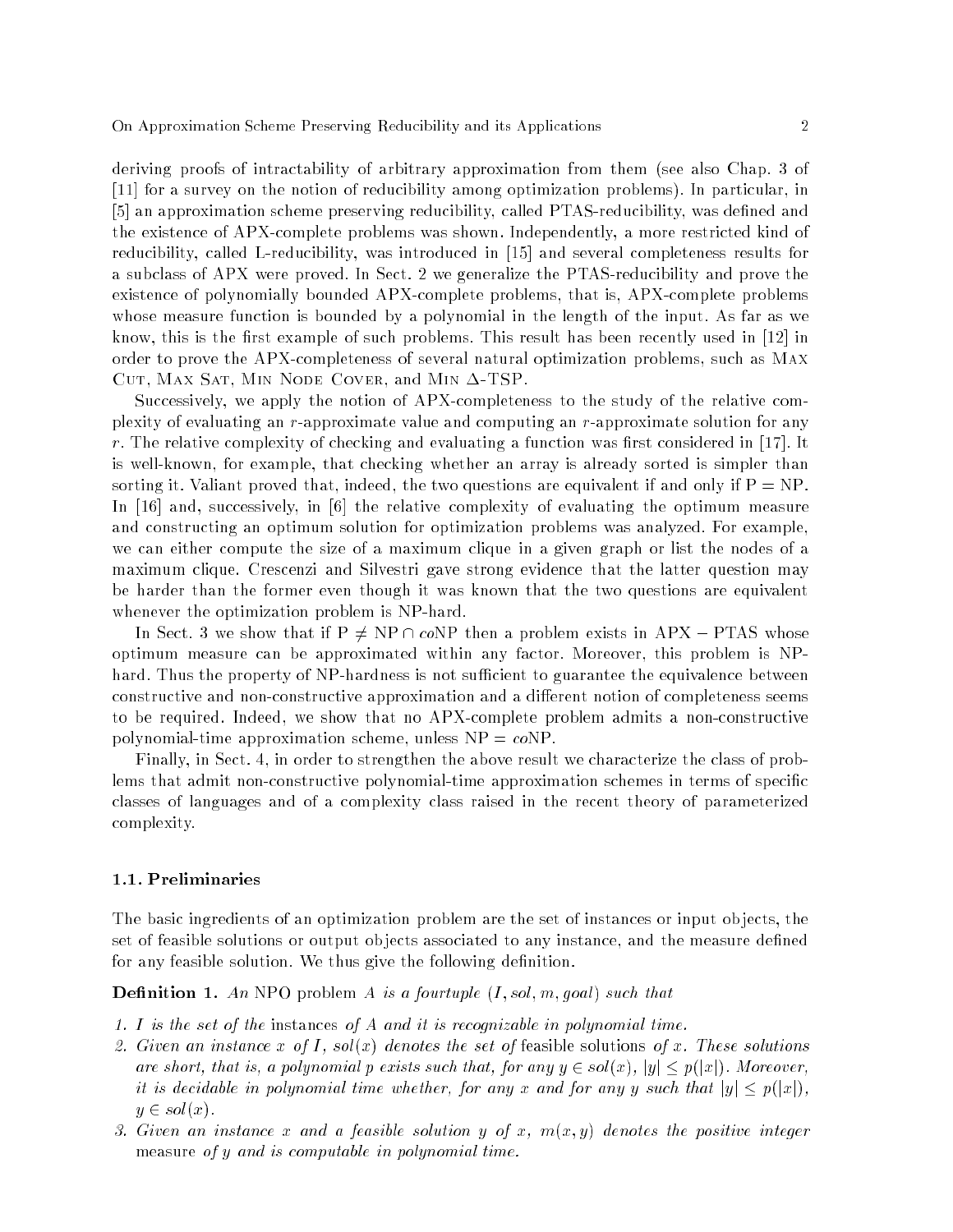4. goal  $\in \{\text{max}, \text{min}\}.$ 

If a polynomial q exists such that, for any instance x and for any solution y of x,  $m(x, y) \leq$  $q(|x|)$ , then A is said to be polynomially bounded.

The *class* NPO is the set of all NPO problems.

The goal of an NPO problem with respect to an instance x is to find an *optimum solution*, that is, a feasible solution y such that

$$
m(x,y) = goal\{m(x,y') : y' \in sol(x)\} .
$$

The following are some well-known examples of NPO problems. For the sake of simplicity, we avoid to specify the goal since it can be immediately derived from the name of the problem itself.

#### MAX CUT

- Instance: Graph  $G = (V, E)$  and integer weight  $w(e)$  for each  $e \in E$ . Solution: Subset  $V' \subset V$ .
- Measure: Sum of the weights of the edges from  $E$  that have one endpoint in  $V$  and one endpoint  $\ln V = V$ .

# Max Knapsack

Instance: Finite set  $I = \{1, \ldots, n\}$ , for each  $i \in I$  an integer size  $a_i$  and an integer profit  $p_i$ , and integer b. Solution: Function  $f: I \to \{0,1\}$  such that  $\sum_{i \in I} f(i) a_i \leq b$ . Measure:  $\sum_{i \in I} f(i) p_i$ .

MAX SAT

Instance: Set U of variables and collection C of clauses over U. Solution: Truth assignment to the variables in U. Measure: Number of satisfied clauses.

Min Node Cover

Instance: Graph  $G = (V, E)$ . Solution: Subset  $V' \subseteq V$  such that, for each edge  $(u, v) \in E$ , at least one of u and v belongs  $\mathfrak{v}$  v.  $measure: |V|$ .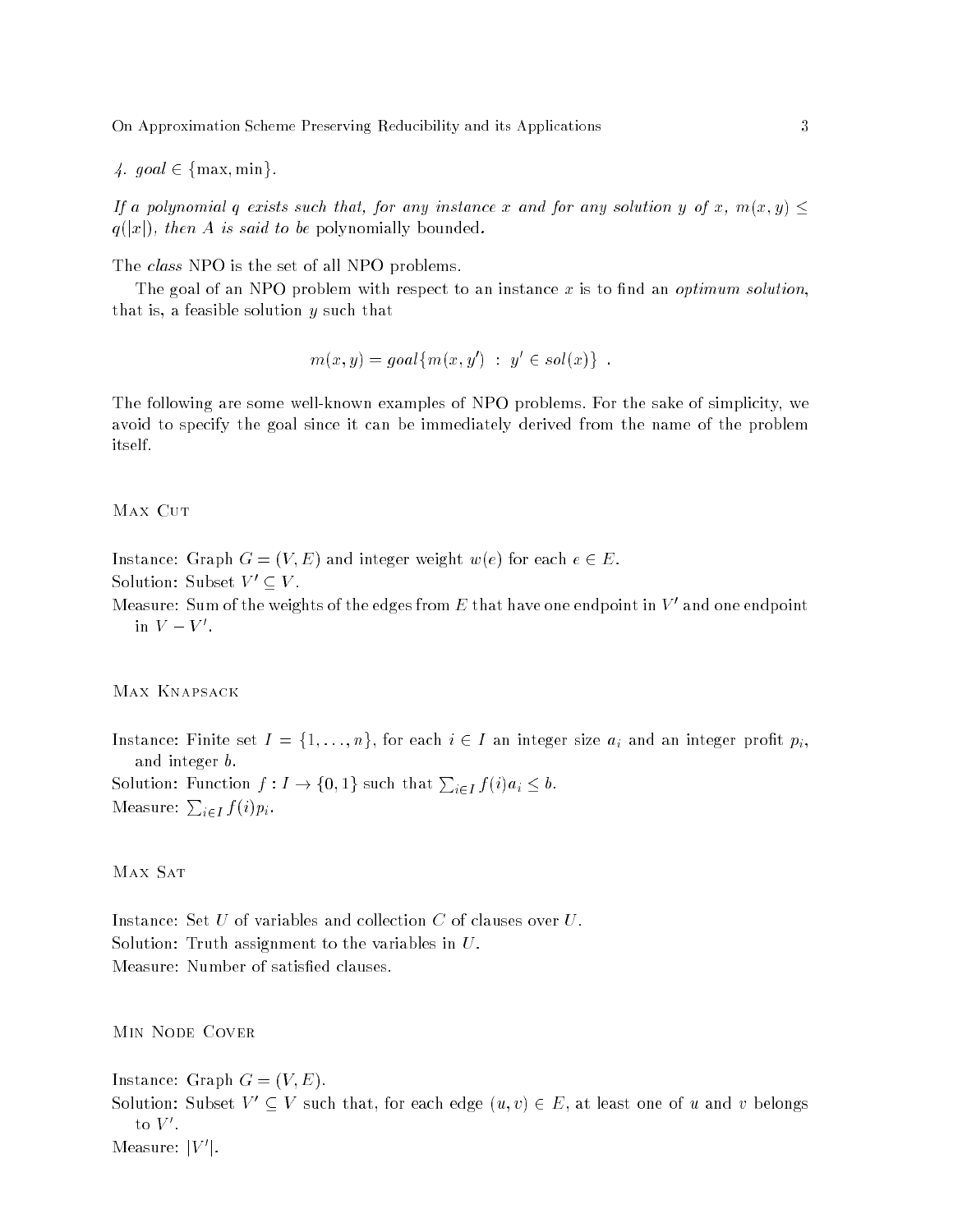$MIN \Delta-TSP$ 

Instance: Complete weighted graph  $G = (V, E)$  such that the triangle inequality is satisfied.

Measure:  $\sum_{i=1}^{|V|-1} w(v_{\pi(i)}, v_{\pi(i+1)}) + w(v_{\pi(|V|)}, v_{\pi(1)})$  where  $w(e)$  is the weight of edge  $e$ .

In the following *sol* will denote the multi-valued function mapping an instance  $x$  to the set of optimum solutions, while *opt* will denote the function mapping an instance  $x$  to the measure of an optimum solution. Moreover, in this paper we will focus our attention on maximization problems only so that we will not specify the goal of the problem.

**Definition 2.** Given an NPO problem A, the language  $L_A$  associated with A is defined as

$$
L_A = \{(x, k) : x \in I \land opt(x) \geq k\} .
$$

Whenever  $L_A$  is NP-complete,  $A$  is said to be NP-hard.

It is well-known that if  $P \neq NP$ , then no NP-hard NPO problem is solvable in polynomial time. In these cases we sacrifice optimality and start looking for approximate solutions computable in polynomial time.

**Definition 3.** Let A be an NPO problem. Given an instance x and a feasible solution y of x, the performance ratio of  $y$  (with respect to  $x$ ) is defined as

$$
R(x, y) = \frac{opt(x)}{m(x, y)}.
$$

The performance ratio is always a number greater than 1 and is as close to 1 as the feasible solution is close to the optimum one.

**Definition 4.** An NPO problem A belongs to the class APX if a rational  $r > 1$  and a polynomial-time algorithm  $T$  exist such that, for any instance x, the performance ratio of the feasible solution  $T(x)$  is at most r.

**Definition 5.** An NPO problem A belongs to the class PTAS if it admits a polynomial-time approximation scheme, that is, an algorithm  $T$  such that, for any instance x of A and for any rational  $r > 1$ ,  $T(x,r)$  returns a feasible solution whose performance ratio is at most r in time bounded by  $q_r(|x|)$  where  $q_r$  is a polynomial.

Clearly, PTAS  $\subseteq$  APX. It is also well-known that this containment is strict if and only if  $P \neq NP$ . An extensive survey of results on these two classes is contained in [2].

**Definition 6.** An NPO problem A belongs to the class ncPTAS if it admits a polynomial-time non-constructive approximation scheme, that is, an algorithm  $T$  such that, for any instance x of A and for any rational  $r > 1$ ,  $T(x,r)$  returns a value between  $(1/r)$  opt(x) and opt(x) in time bounded by  $q_r(|x|)$  where  $q_r$  is a polynomial. A value between  $(1/r)$ opt $(x)$  and opt $(x)$  is also said an r-approximate value for x.

Observe that the time complexity of a (non-constructive) approximation scheme in the last two definitions may be exponential in the rational  $1/(r - 1)$ , that is, it may be of the type  $2^{-\gamma(x)} \rightarrow p(|x|)$  or  $|x|^{-\gamma(x)} \rightarrow x$  where p is a polynomial.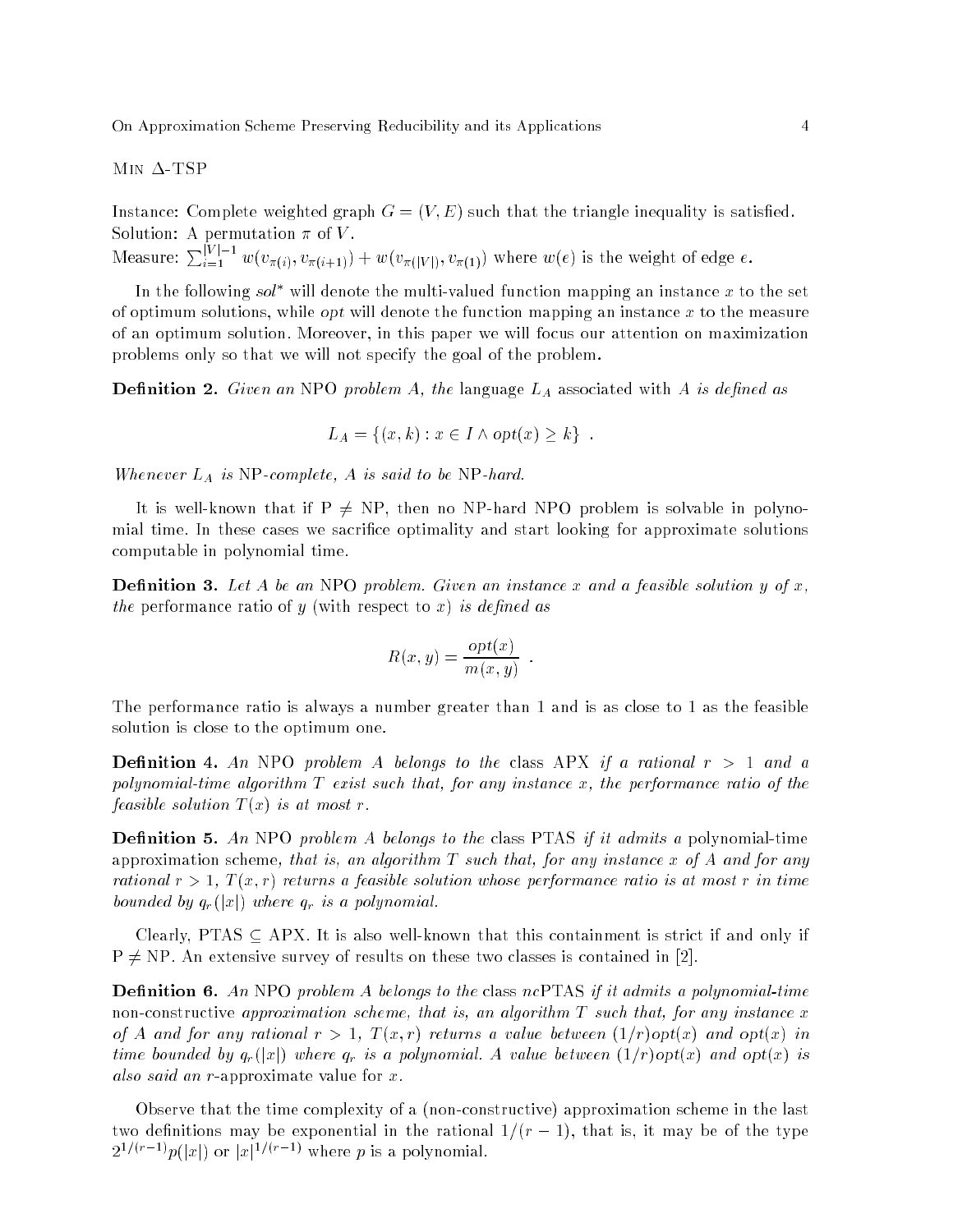#### 2. PTAS-Reducibility and APX-Completeness

The many-to-one polynomial-time reducibility is clearly inadequate to study the approximability properties of optimization problems. Indeed, if we want to map an optimization problem A into an optimization problem B then not only do we need a function mapping instances of A into instances of B but also a function mapping back solutions of B into solutions of A preserving the performance ratio.

**Definition 7.** Let A and B be two NPO problems. A is said to be PTAS-reducible to B, in symbols  $A \leq B$ , if three computable functions f, q, and c exist such that:

- 1. For any  $x \in I_A$  and for any  $r > 1$ ,  $f(x,r) \in I_B$  is computable in time polynomial with respect to  $|x|$ .
- 2. For any  $x \in I_A$ , for any  $r > 1$ , and for any  $y \in sol_B(f(x,r))$ ,  $g(x,y,r) \in sol_A(x)$  is computable in time polynomial with respect to both  $|x|$  and  $|y|$ .
- 3.  $c:(1,\infty) \rightarrow (1,\infty)$ .
- 4. For any  $x \in I_A$ , for any  $r > 1$ , and for any  $y \in sol_B(f(x,r))$ ,

$$
R_B(f(x,r),y) \le c(r) \ \ \text{implies} \ R_A(x,g(x,y,r)) \le r \ \ .
$$

The triple  $(f, g, c)$  is said to be a PTAS-reduction from A to B.

Remark 1. The PTAS-reducibility is a generalization of a reducibility introduced in [5] and called P-reducibility. Indeed, the only difference between the PTAS-reducibility and the Preducibility is the fact that f and g may depend on r. Moreover, in [15] a different kind of reducibility between optimization problems was dened which is a restriction of the Preducibility and is called L-reducibility. Indeed, an L-reduction turns out to be a P-reduction with  $c(r) = \frac{1}{1/r + \alpha \beta - 1}$  where  $\alpha$  and  $\beta$  are constants. In [4] a new reducibility called AP-reduction is introduced: an AP-reduction is essentially a PTAS-reduction where function  $c$  is linear. The main result of this paper, that is, the existence of a polynomially bounded APX-complete problem, also holds with respect to the AP-reducibility, and there is a certain evidence that this result cannot be proved with respect to any stricter reducibility than the AP-reducibility  $(see |4|).$ 

**Proposition 1.** If  $A \leq B$  and  $B \in PTAS$ , then  $A \in PTAS$ .

*Proof.* Let  $T_B$  be a polynomial-time approximation scheme for B and let  $(f, g, c)$  be a PTASreduction from A to B. Then

$$
T_A(x,r) = g(x, T_B(f(x,r), c(r)), r)
$$

is a polynomial-time approximation scheme for  $A$ .

**Definition 8.** An NPO problem A in APX is APX-complete if, for any other problem B in APX,  $B < A$ .

In [14] a reducibility slightly stronger than the PTAS-reducibility was defined but no APXcompleteness result was proved. The following problem, called MAX BOUNDED WEIGHTED Sat or, simply, MBWS, has been instead shown to be APX-complete in [5].

1. An instance is a Boolean formula in conjunctive normal form (in short, CNF-formula)  $\varphi$ with variables  $x_1, \ldots, x_n$  of weights  $w_1, \ldots, w_n$  such that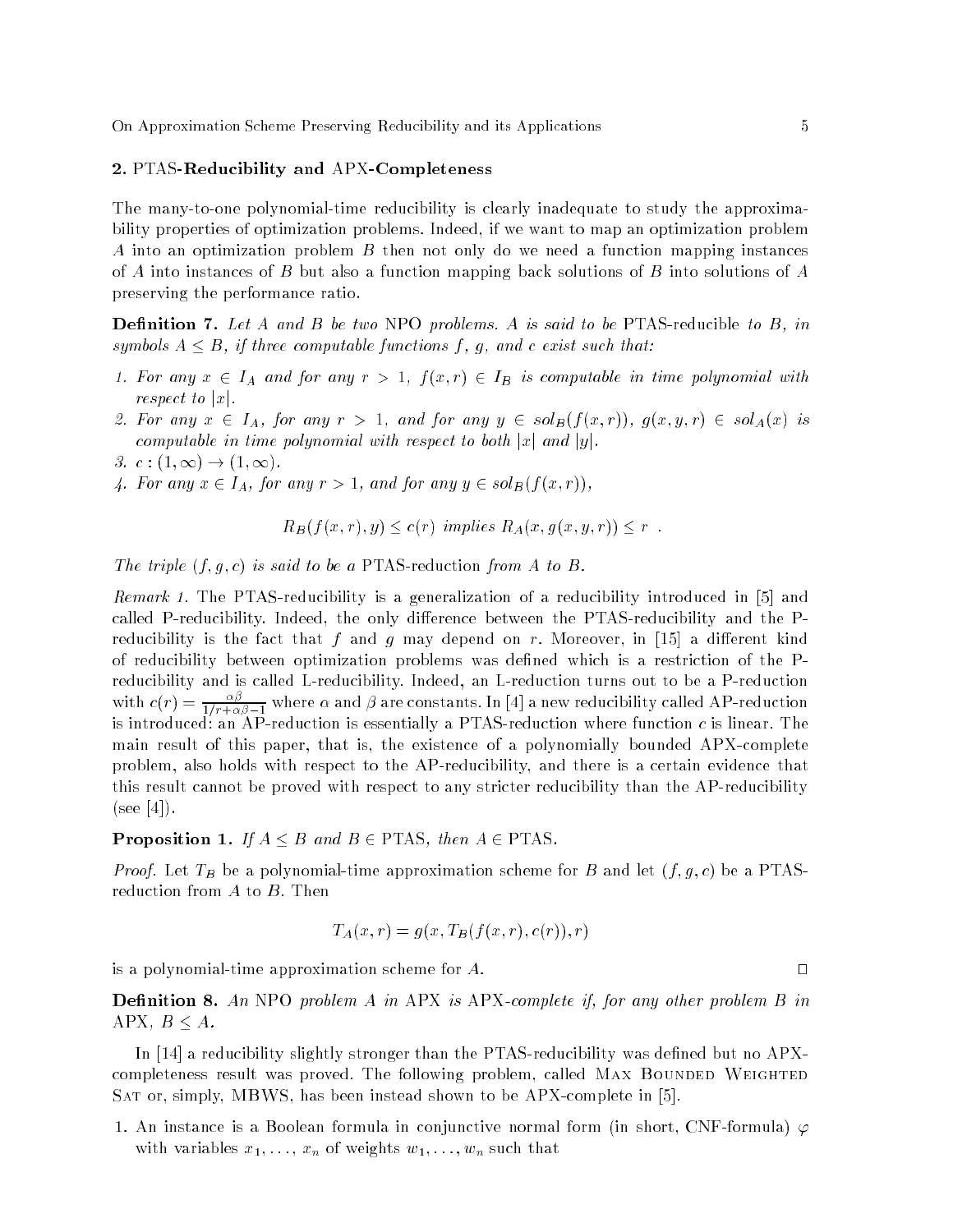$$
W \leq \sum_{i=1}^n w_i \leq 2W ,
$$

where  $W$  is an integer.

- 2. For any CNF-formula  $\varphi$ , a feasible solution is a truth assignment to the variables.
- 3. For any CNF-formula  $\varphi$  and for any truth assignment  $\tau$ ,

$$
m(\varphi, \tau) = \begin{cases} \max(W, \sum_{i=1}^{n} w_i \tau(x_i)) & \text{if } \tau \text{ satisfies } \varphi, \\ W & \text{otherwise.} \end{cases}
$$

Let us now consider a polynomially bounded version of the above problem, called Max POLYNOMIALLY BOUNDED WEIGHTED SAT or, simply, MPBWS. Intuitively, this version is obtained by splitting the interval  $[W, 2W + W/n)$ , that is, an interval containing all possible measures of solutions of MBWS, into n intervals  $[W + iW/n, W + (i + 1)W/n]$  for  $i = 0, \ldots, n$ such that any solution in the *i*th interval is assigned a new measure equal to  $n + i$  as shown below.



Formally, MPBWS is equal to MBWS apart from the measure function which is defined as follows

$$
m_{\text{MPBWS}}(x,\tau) = n + \left\lfloor \frac{n(m_{\text{MBWS}}(x,\tau) - W)}{W} \right\rfloor
$$

where  $m_{\text{MBWS}}$  and  $m_{\text{MPBWS}}$  denote the measure functions of MBWS and MPBWS, respectively (this 'scaled' version of MPBWS was first suggested in  $[12]$ ). Observe that according to the above definition, for any instance x of MPBWS and for any truth-assignment  $\tau$ ,  $m_{\text{MPBWS}}(x, \tau) \leq 2n$ , that is, this problem is indeed polynomially bounded.

Theorem 1. MBWS is PTAS-reducible to MPBWS.

*Proof.* Let  $x = (\varphi, w_1, \ldots, w_n, W)$  denote an instance of MBWS. The reduction is then defined as follows (note that we are using the fact that q may depend on  $r$ ).

- 1. For any  $r > 1$ ,  $f(x, r) = x$ .
- 2. For any  $\tau$  and for any  $r > 1$ ,

$$
g(x, \tau, r) = \begin{cases} \tau & \text{if } r > 1 + 2/n, \\ \tau^* & \text{otherwise} \end{cases}
$$

where  $\tau$  -denotes an optimum solution for MBWS. 3. For any  $r > 1$ ,  $c(r) = (r + 1)/2$ .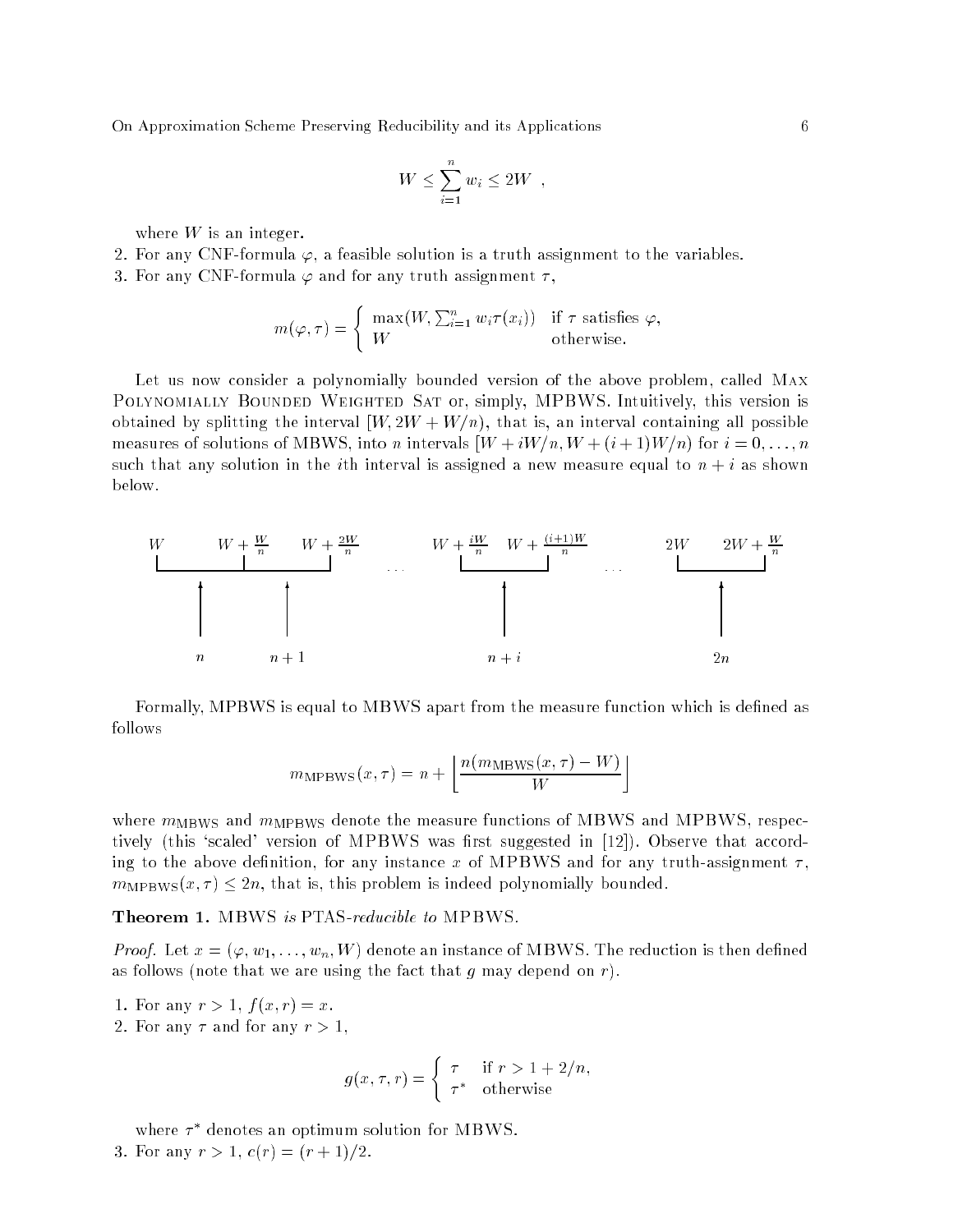Observe that, according to the definition of the PTAS-reducibility, the running time of  $g$  can be exponential in  $1/(r - 1)$ . If  $r \leq 1 + 2/n$  then g has enough time to compute  $r$  so that, in this case, the fourth condition in the definition of PTAS-reducibility is clearly satisfied.

Assume now that  $r > 1 + 2/n$ , and let x be an instance and  $\tau$  be a solution such that  $R_{\text{MPBWS}}(x, \tau) \leq c(r)$ . Moreover, let

$$
i_{\tau} = \left\lfloor \frac{n(m_{\text{MBWS}}(x,\tau) - W)}{W} \right\rfloor
$$

Then

$$
R_{\text{MPBWS}}(x,\tau) = \frac{n + i_{\tau^*}}{n + i_{\tau}}
$$

and

$$
R_{\text{MBWS}}(x,\tau) = \frac{opt_{\text{MBWS}}(x)}{m_{\text{MBWS}}(x,\tau)}
$$
  
\n
$$
\leq \frac{W(i_{\tau^*}/n+1+1/n)}{W(i_{\tau}/n+1)}
$$
  
\n
$$
= \frac{(i_{\tau^*}+n+1)}{i_{\tau}+n}
$$
  
\n
$$
= R_{\text{MPBWS}}(x,\tau) + \frac{1}{i_{\tau}+n}
$$
  
\n
$$
\leq R_{\text{MPBWS}}(x,\tau) + 1/n
$$
  
\n
$$
\leq (r+1)/2 + (r-1)/2 = r.
$$

We thus have that, in both cases, the fourth condition in the definition of PTAS-reducibility is satisfied and this concludes the proof.  $\Box$ 

Corollary 1. MPBWS is APX-complete.

*Proof.* It follows from the APX-completeness of MBWS and from the above theorem.  $\square$ 

As far as we know, this is the first example of a polynomially bounded APX-complete problem. By using this result, in [12] several other important problems are shown to be APXcomplete, such as MAX CUT, MAX SAT, MIN NODE COVER, and MIN  $\Delta$ -TSP. Thus, each of these problems is the hardest within APX and, as already known, does not admit a polynomialtime approximation scheme unless  $P = NP$ .

## 2.1. Comparison with Other Reducibilities

By making use of either the P-reducibility [5], or the L-reducibility [15], or the E-reducibility [12] it does not seem possible to prove the APX-completeness of MPBWS and thus of the other natural problems. The difficulty is mainly due to the fact that these reducibilities do not allow the function g to depend on r: as a consequence, this function is forced to map optimum solutions into optimum solutions. The following denitions allow to formally capture the property of a reducibility to be optimum-preserving.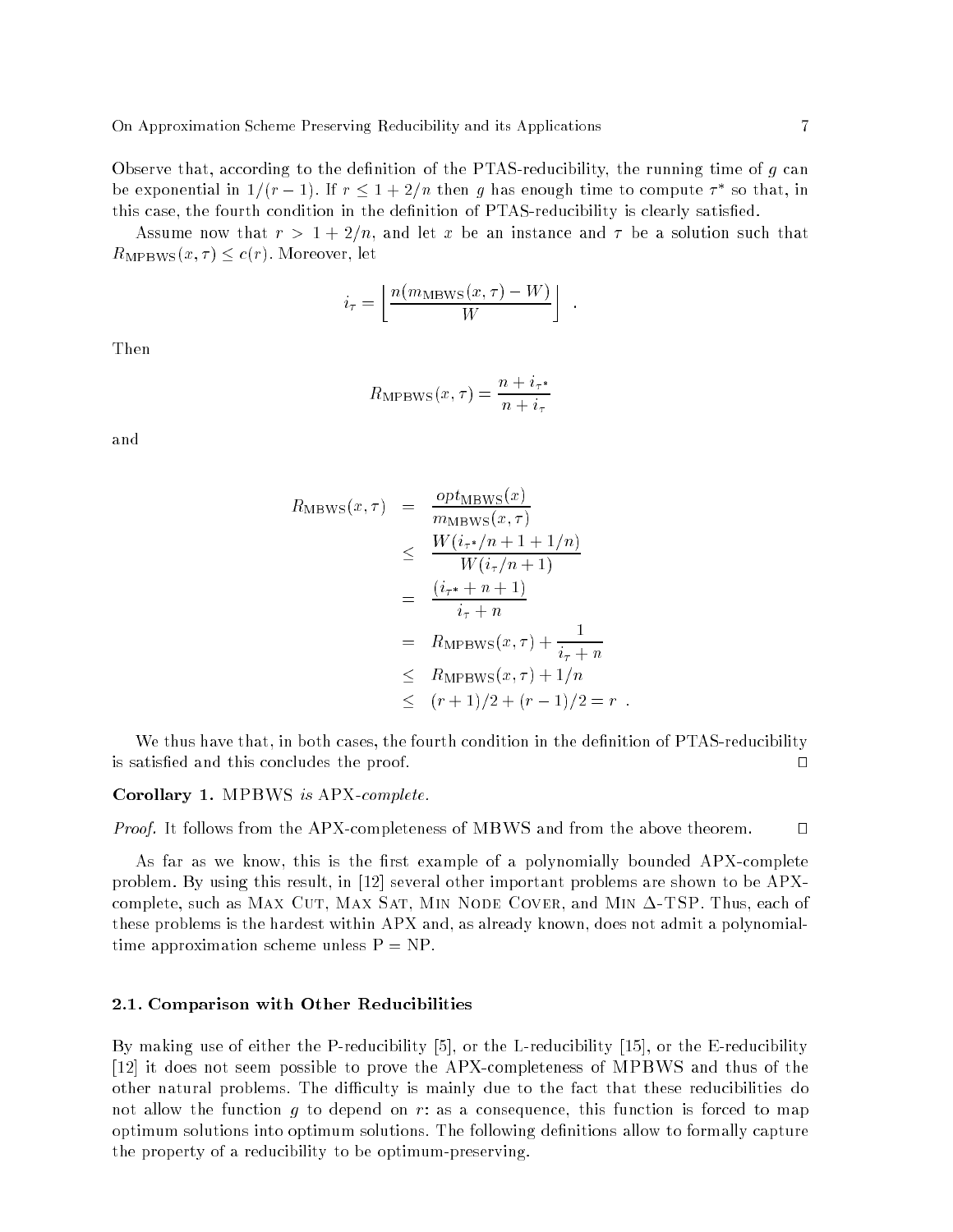**Demminon 9.** Given an NPO problem  $A$ , a language L belongs to  $\Gamma$  - if and only if two polynomial-time computable functions f and q exist such that, for any x,  $f(x)$  is an instance of A, and, for any  $y \in \text{sol}$  (f(x)),  $q(x, y) = 1$  if and only if  $x \in L$ .

**Definition 10.** Let  $\leq$  be a preorder in a set C, that is, a transitive reflexive binary relation. If  $A \subset C$  and, for any  $b \in A$ ,  $b \le a$  with  $a \in A$ , then a is said to be a  $\le$ -maximum in A.

**Definition 11.** Let  $\leq$  be a preorder in NPO, then  $\leq$  is said to be optimum preserving if A  $\leq$  B *implies*  $\Gamma$   $\subset$   $\Gamma$ .

It is easy to see that the L-reducibility, the E-reducibility, and the P-reducibility are optimum preserving preorders in NPO, and that a  $\leq$ -maximum in APX is indeed an APX-complete problem.

**Definition 12.** A language L belongs to the class  $P^{NP[f(n)]}$  if and only if it is decidable by a polynomial-time oracle Turing machine which asks at most  $f(n)$  queries to an NPcomplete oracle, where n is the input size. Moreover, if  $F$  is a class of functions, then  $P^{NP[F]} = \bigcup_{f \in F} P^{NP[f(n)]}.$  Finally, let  $P^{NP} = P^{NP[n^{O(1)}]}$ .

**Proposition 2.** If an optimum preserving preorder  $\leq$  exists in NPO such that a polynomially bounded problem A is  $a \leq m$  maximum in APA then  $P^m = P^m$  is  $C^{\infty,n}$ .

*Proof.* Recall that from the results of [13] it follows that  $P_1 \subseteq P_2$ , where MR stands for Max Knapsack, moreover it is well-known that Max Knapsack belongs to PTAS, and then to APX [9]. If A is a  $\leq$ -maximum in APX then MAX KNAPSACK  $\leq A$ , so that  $P^{NP} \subset P^{MK} \subset$  $\Gamma$  (since  $\sim$  is optimum preserving). We will now show that  $\Gamma$   $\subset$   $\Gamma$   $\longrightarrow$   $\sim$   $\sim$   $\sim$ 

Let L be a language in P<sup>op</sup> and let T and U be the functions witnessing that  $L \in \Gamma^+$ . Since A is polynomially bounded and  $f$  is computable in polynomial time, then a polynomial  $q$  exists such that, for any x,  $opt(f(x)) \leq q(|x|)$ . By applying the binary search technique, it is easy to see that, for any x,  $opt(f(x))$  is computable in polynomial time by asking at most  $\lceil \log q(x) \rceil$ queries to an NP-complete oracle. Moreover, we have that, for any x, x belongs to L if and only if a solution y for  $f(x)$  exists such that  $m(f(x), y) = opt(f(x))$  and  $g(x, y) = 1$ . That is, given the value of  $op_{U}(x)$ ), deciding whether  $x \in L$  is an NP problem, and then  $L \in P$  is  $\mathbb{R}^{n\times n+1}$ . In conclusion,  $P^{NP} \subset P^A \subset P^{NP[O(\log n)]}$ .  $\Box$ 

Corollary 2. MAX CUT, MAX SATISFIABILITY, MIN  $\Delta$ -TSP, MIN NODE COVER are not APX-complete with respect to the L-reducibility, or with respect to the E-reducibility, or with

The possibility that  $P^{NP} = P^{NP[O(\log n)]}$  seems to be quite unlikely and, even if this event is currently not yet related to any other collapse in structural complexity theory, it is conjectured that it implies the collapse of the polynomial-time hierarchy [8, 18].

## 3. Evaluating, Constructing, and APX-Completeness

respect to the P-reduction  $\mu$  unless  $\Gamma = \Gamma$  is a position

In this section we shall see that APX-complete problems not only do not belong to PTAS but they do not admit a non-constructive polynomial-time approximation scheme either (unless  $NP = coNP$ ). Actually, one could think that this is true for any NP-hard optimization problem since for these problems it is known that evaluating the optimum measure and constructing an optimum solution are computationally equivalent [16]. The following result states that this intuition is wrong.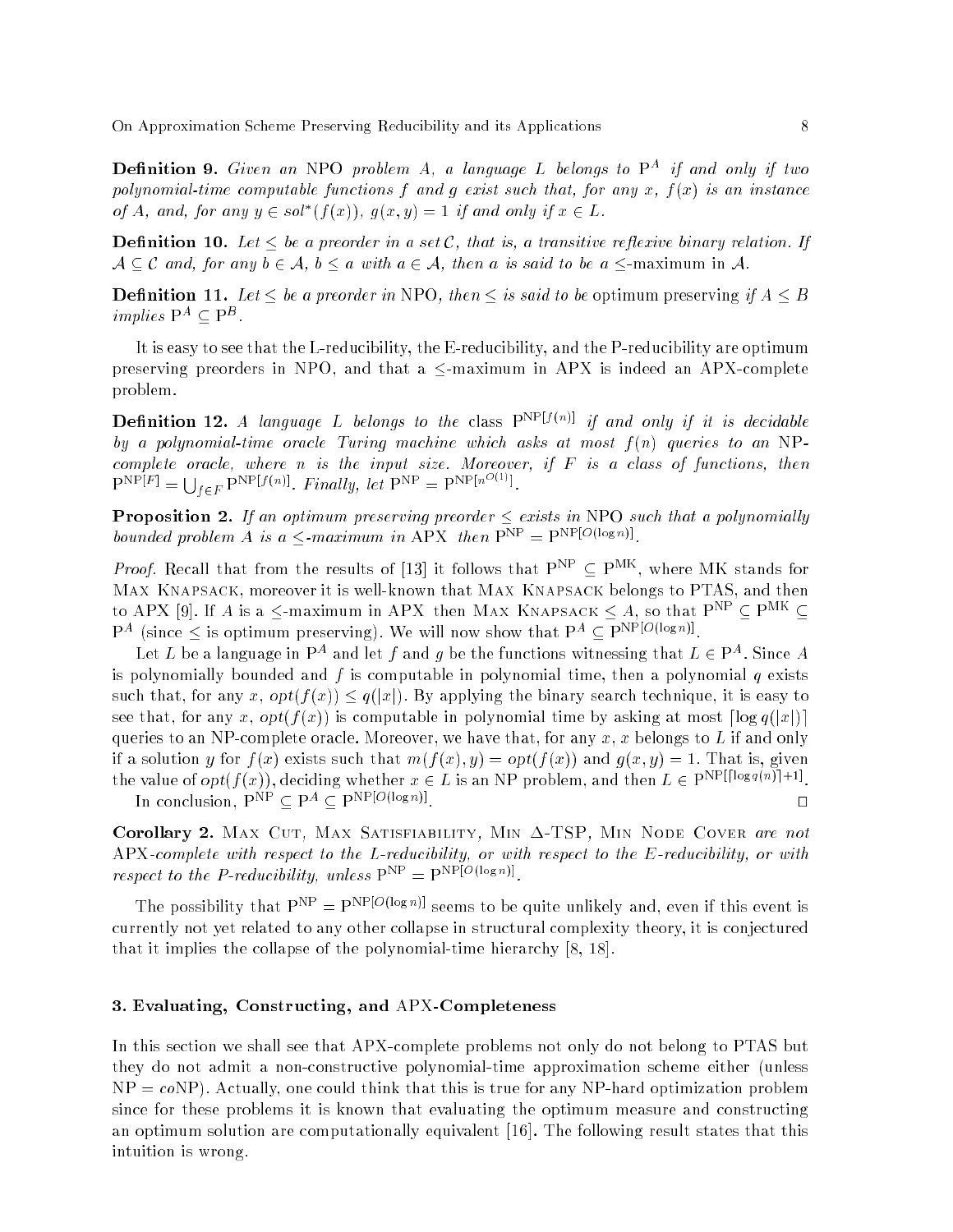**Theorem 2.** If  $P \neq NP \cap coNP$  then an NP-hard NPO problem exist that belongs to APX  $\cap$  $ncPTAS - PTAS$ .

Froof. Assume that  $\Gamma \neq N\Gamma + C$  on  $\Gamma$ , let  $L \in N\Gamma + C$  on  $\Gamma = \Gamma$  and let  $NL$  and  $NL$  be the non-deterministic Turing machines deciding  $L$  and  $L^{\ast}$  in polynomial time, respectively. We then define the NPO problem  $A$  as follows.

- 1. I contains pairs  $(x, \varphi)$  where x is an instance of L and  $\varphi$  is a CNF-formula.
- 2. For any pair  $(x, \varphi)$ , a feasible solution is a pair  $(y, \tau)$  where y is either a computation path of N T (x) or a computation path of N T  $(x)$  and T is a truth-assignment for  $\varphi.$
- 3. For any instance  $(x, \varphi)$  of length n and for any feasible solution  $(y, \tau)$ , the measure function is defined as

 $m((x, \varphi), (y, \tau)) =$ **88 September 200**  $\mathbf{1}$  $\perp$ n=2 if y is a rejecting computation, n if y is an acception of the computation of the computation of the computation of the computation of the computation of the computation of the computation of the computation of the computation of the computation of the co and  $\tau$  does not satisfy  $\varphi,$ n + 1 otherwise.

Clearly, A belongs to APX and, for any CNF-formula  $\varphi$ ,  $\varphi$  is satisfiable if and only if  $((x_{\text{yes}}, \varphi), n+1) \in L_A$  where  $x_{\text{yes}}$  is any word in  $L$  and  $n$  is equal to the length of  $(x_{\text{yes}}, \varphi)$ . Thus A is NP-hard.

It is also easy to see that  $A \in \mathbb{ncPTAS}$ . Indeed, the following algorithm is a non-constructive polynomial-time approximation scheme: for any instance  $(x, \varphi)$  and for any  $r > 1$ ,

$$
T((x,\varphi),r) = \begin{cases} n & \text{if } r \ge (n+1)/n \text{ or} \\ r < (n+1)/n \text{ and } \varphi \text{ is not satisfiable,} \\ n+1 & \text{if } r < (n+1)/n \text{ and } \varphi \text{ is satisfiable} \end{cases}
$$

where  $n$  denotes the length of the instance.

Finally, suppose that A admits a polynomial-time approximation scheme  $T$  and, for any instance  $(x, \varphi)$ , consider the feasible solution  $(y, \tau) = T((x, \varphi), 3/2)$ . Then y must be an accepting computation path and  $x \in L$  if and only if y is a computation path of  $NT(x)$ . That is, L belongs to P contradicting the hypothesis. In conclusion we have proved that  $A \in \text{APX} \cap \textit{ncPTAS}$  – PTAS.

Hence, the notion of NP-hardness is not sufficient to guarantee the equivalence between non-constructive and constructive approximation schemes. We shall now see that, whenever an optimization problem is APX-complete, both evaluating r-approximate values and computing  $r$ -approximate solutions for any  $r$  are computationally hard. To this aim, let us first recall a result obtained in [1].

**Theorem 3** ([1]). Let L be a language in NP. Then a rational  $r > 1$  exists such that, for any x, a CNF-formula  $\varphi_x$  is computable in polynomial time for which the following hold.

1. If  $x \in L$  then  $\varphi_x$  is satisfiable.

2. If  $x \notin L$  then any truth-assignment satisfies less than a fraction  $1/r$  of all the clauses of  $\varphi_x$ .

**Theorem 4.** An APX-complete problem A exists that admits a non-constructive polynomialtime approximation scheme if and only if  $NP = \text{coNP}$ .

*Proof.* Let A be an APX-complete problem and let  $(f, g, c)$  be a PTAS-reduction from MAX SAT to A. Moreover, let  $L$  be an NP-complete language. From Theorem 3, it follows that, for any x, the CNF-formula  $\varphi_x$  satisfies the following two implications: (a) if  $x \in L$  then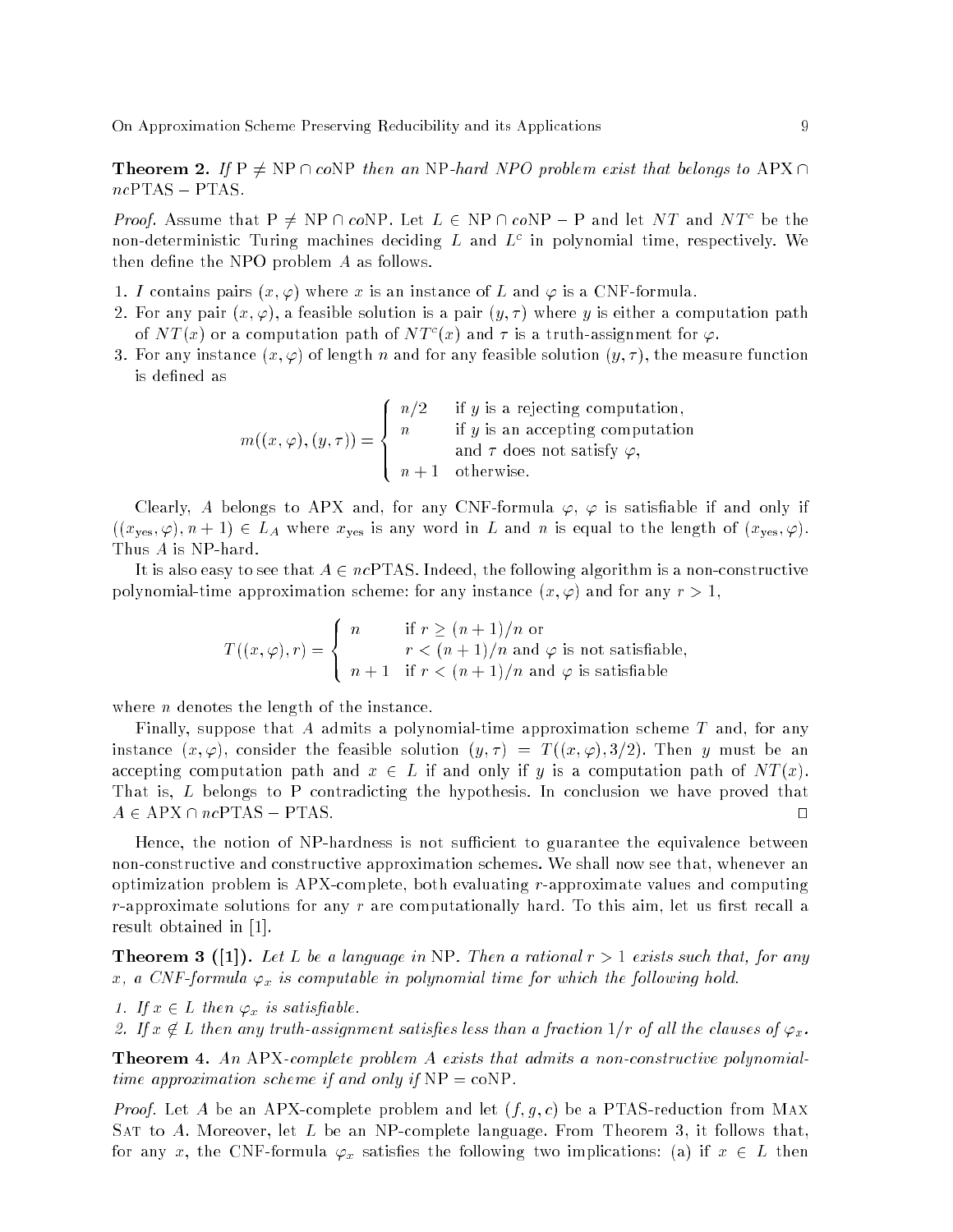$opt_{\text{MSAT}}(\varphi_x) = m$  and (b) if  $x \notin L$  then  $opt_{\text{MSAT}}(\varphi_x) < (1/r)m$  where m denotes the number of clauses of  $\varphi_x$ . From the definition of PTAS-reducibility it follows also that if y is a feasible solution of  $f(\varphi_x, r)$  whose performance ratio is at most  $c(r)$ , then  $\tau_y = g(\varphi_x, y, r)$  is a truth assignment whose performance ratio is at most r.

It is then easy to verify that  $\tau_y$  satisfies less than  $(1/r)m$  clauses of  $\varphi_x$  if and only if  $x\not\in L.$ Indeed, if  $x \notin L$  then any truth assignment satisfies less than  $(1/r)m$  clauses. Conversely, if  $\tau_y$ satisfies less than  $(1/r)m$  clauses then  $opt_{\text{MSAT}}(\varphi_x) \leq m_{\text{MSAT}}(\varphi_x, \tau_y)r < m$ , that is,  $x \notin L$ .

If A admits a non-constructive polynomial-time approximation scheme  $T$ , then we can develop a polynomial-time non-deterministic algorithm to decide the complement of L. Such an algorithm is shown in Fig. 1.

### begin

```
compute \varphi_x;
   m:= number of clauses of \varphi_x;
   a:= T(f(\varphi_x, r), c(r));guess y feasible solution of f(\varphi_x, r);
   if m_A(f(\varphi_x,r), y) < a then reject
  else begin
      \tau_y := g(\varphi_x, y, r);
      if m_{\text{MSAT}}(\varphi_x, \tau_y) < (1/r)m then accept
      else reject
   end
end
```
**Figure 1.** A non deterministic algorithm for a coNP-complete problem.

In conclusion we have that  $L \in coNP$  so that  $NP = coNP$ .

Conversely, let us assume that NP = coNP and let L be the set of pairs  $(\varphi, \tau)$  such that  $\varphi$ is a CNF-formula and  $\tau$  is an optimum truth-assignment, that is, a truth-assignment satisfying the maximum number of clauses. Clearly,  $L \in c_0 N$ P and thus  $L \in NP$ . Let NT be a nondeterministic Turing machine deciding  $L$  in polynomial time and let  $A$  be the following NPO problem.

- 1. An instance is a CNF-formula  $\varphi$ .
- 2. For any CNF-formula  $\varphi$ , a feasible solution is a pair  $(\tau, y)$  where  $\tau$  is a truth-assignment for  $\varphi$  and y is a computation path of  $NT(\varphi, \tau)$ .
- 3. For any CNF-formula  $\varphi$  and for any feasible solution  $(\tau, y)$ ,

$$
m(\varphi, (\tau, y)) = \begin{cases} n/2 & \text{if } y \text{ is a rejecting computation,} \\ n & \text{otherwise} \end{cases}
$$

where *n* denotes the length of  $\varphi$ .

Clearly, for any instance  $\varphi$ ,  $opt(\varphi) = n$  so that A admits a non-constructive polynomial-time approximation scheme. We now prove that A is APX-complete by considering the following PTAS-reduction from MAX SAT to A.

- 1. For any CNF-formula  $\varphi$  and for any  $r > 1$ ,  $f(\varphi, r) = \varphi$ .
- 2. For any CNF-formula  $\varphi$ , for any pair  $(\tau, y)$  and for any  $r > 1$ ,

$$
g(\varphi, (\tau, y), r) = \begin{cases} \tau_{\text{apx}} & \text{if } y \text{ is a rejecting computation,} \\ \tau & \text{otherwise} \end{cases}
$$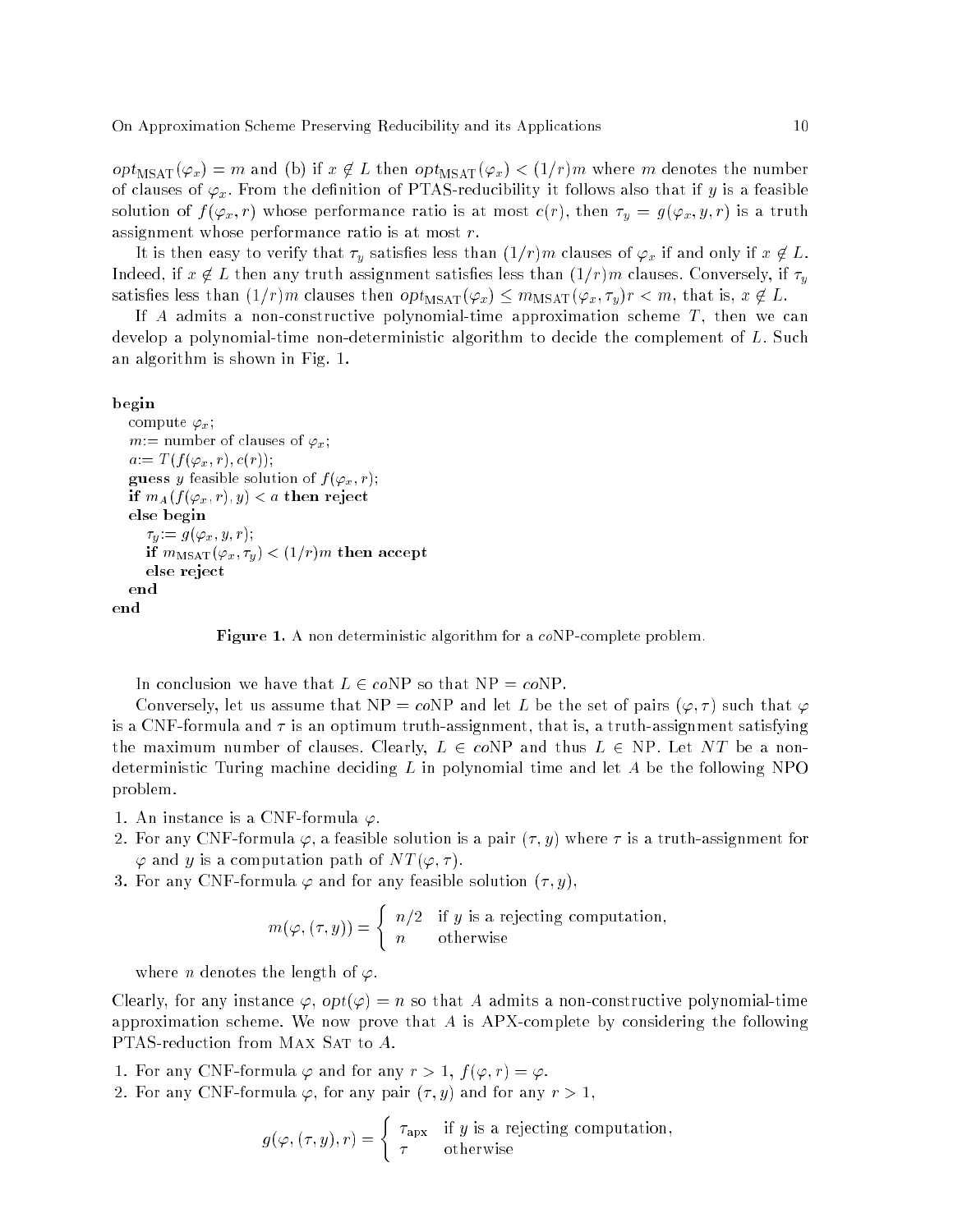where  $\tau_{apx}$  denotes a 2-approximate solution of  $\varphi$  for MAX SATISFIABILITY (see [10]). 3. For any  $r > 1$ ,  $c(r) = r$ .

In order to prove that the above reduction is indeed a PTAS-reduction it suffices to observe that, for any pair  $(\tau, y)$ , either  $R_A(\varphi, (\tau, y)) = 1$  and  $\tau$  is optimum for MAX SATISFIABILITY or  $R_A(\varphi, (\tau, y)) = 2$  and the performance ratio of  $\tau_{\text{apx}}$  is at most 2.

The last result of this section shows that the PTAS-reducibility does not preserve the existence of non-constructive polynomial-time approximation scheme thus suggesting that, in order to investigate the relation between APX and ncPTAS, a 'non-constructive' version of the PTAS reducibility has to be introduced.

**Theorem 5.** If  $P \neq NP \cap coNP$ , then two approximable problems A and B exist such that A is PTAS-reducible to B,  $B \in ncPTAS$ , but  $A \notin ncPTAS$ .

*Proof.* Let  $L \in \mathbb{N}$  if  $\lceil \lceil \mathcal{O} \rceil \lceil \mathcal{O} \rceil$  is a set  $N$  to and  $N$  to be the non-deterministic Turing machines deciding  $L$  and  $L^{\ast}$  in polynomial time, respectively, and let  $q$  be a polynomial such that for any  $x$  an accepting computation of  $N I(x)$  or an accepting computation of  $N I^-(x)$  exists whose encoding is at most  $q(|x|)$  bit long. We then define the NPO problem A as follows.

- 1. I contains any string x.
- 2. For any x, a feasible solution is any string y such that  $|y| \leq q(|x|)$ .
- 3. For any instance x of length n and for any solution y,  $m_A(x, y) = 2n$  if y is the encoding of an accepting computation of  $NT(x)$ ;  $m_A(x,y) = n$  otherwise.

The NPO problem B is defined similarly to A, except that  $m_B(x, y) = 2n$  if y is the encoding of an accepting computation of either *i*v  $I(x)$  or *i*v  $I^-(x)$ , and  $m_B(x, y) = n$  otherwise.

Note that  $(id, id, id)$  is a PTAS-reduction from A to B, where id is the identity function, because, for any string x and for any solution y of x,  $R_A(x, y) \le R_B(x, y)$ . Indeed, either y is not the encoding of any accepting computation, and thus  $R_A(x, y) \leq 2 = R_B(x, y)$ , or y is the encoding of an accepting computation of N T (x) or N T (x), and thus  $R_A(x, y) = R_B(x, y) = 1$ .

It is also easy to see that  $A, B \in APX$  (since any solution is 2-approximate) and that  $B \in \text{ncPTAS}$  (since, for any x,  $opt_B(x) = 2n$ ). Moreover  $A \notin \text{ncPTAS}$ , because if  $T_A$  is a non-constructive polynomial-time approximation scheme, then  $T_A(x, 3/2) = 2n$  if and only if  $x \in L$ , and this implies  $L \in P$ . The theorem thus follows.  $\Box$ 

### 4. Connections with the Parameterized Complexity

In order to obtain a deeper insight on the relative complexity of constructive and nonconstructive approximation schemes, we have to define a generalization of the notion of associated language. The difficulty is that the value of an approximate solution is not exactly defined, since it is only expected to lay in a certain interval. For this reason, it is necessary to define a *class* of associated languages for every NPO problem.

**Definition 13.** Let A be an NPO problem. A language L belongs to the class  $L(A)$  if and only if the following properties hold.

- 1. L contains triples  $(x, k, d)$  where x is an instance of A and k and d are positive integers.
- 2. If  $(x, k, d) \in L$  then  $opt(x) \geq k$ .
- 3. If  $(x, k, d) \notin L$  then  $opt(x) < k(d+1)/d$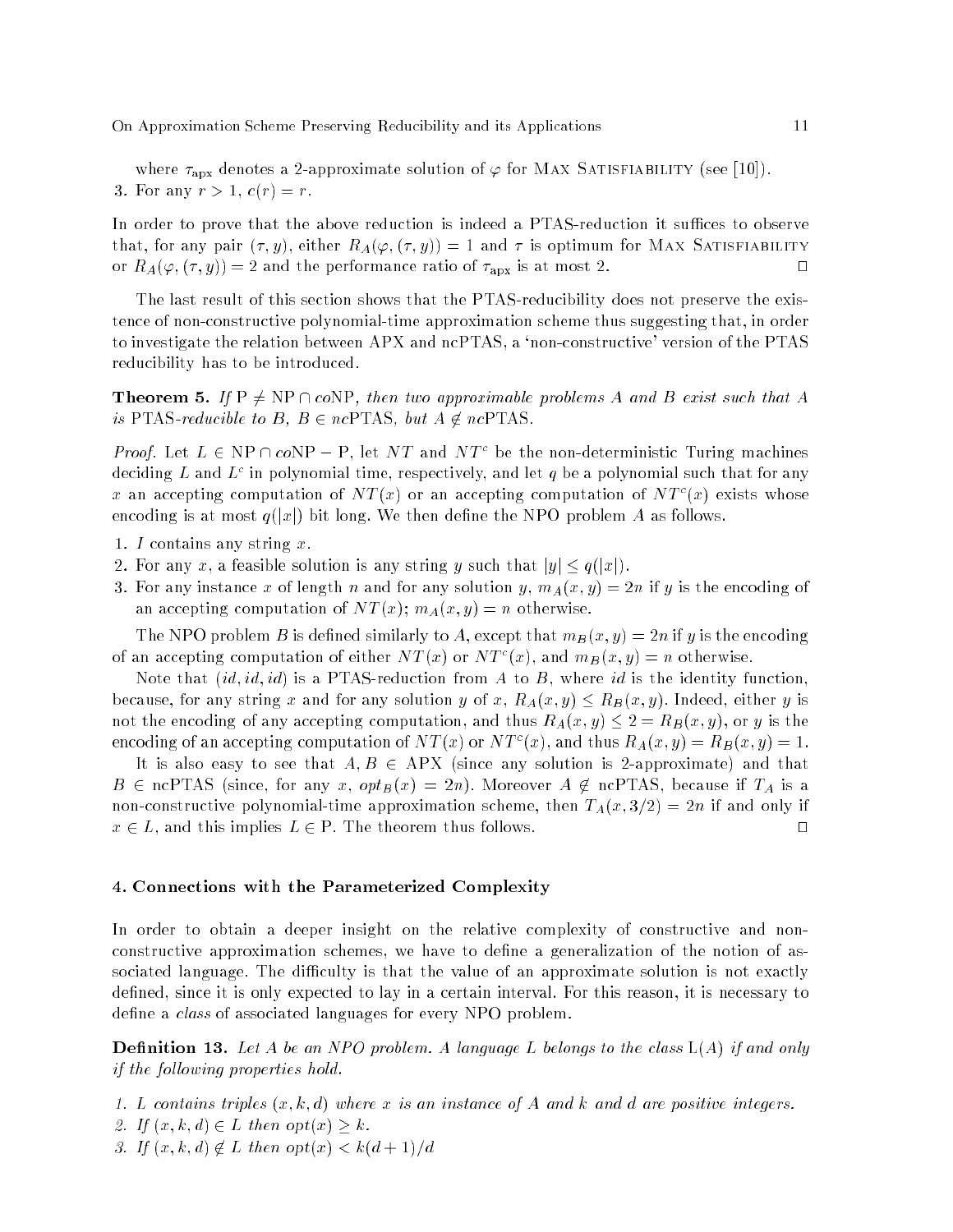Let us fix any  $d \geq 1$ , let  $r = (d+1)/d$  and let us consider any instance x and any integer  $k \geq 0$ . We can note that if  $k > opt(x)$ , then  $(x, k, d) \notin L$ , if  $k \leq (1/r)opt(x)$  then  $(x, k, d) \in L$ , and if  $(1/r)$  opt $(x) < k <$  opt $(x)$  then  $(x, k, d)$  may or may not belong to L.

**Definition 14.** A language whose instances have the form  $(x,d)$ , where d is a positive integer, belongs to the class SP if and only if an algorithm exists deciding the language in time  $O(1/a)|x|^{\sigma(\gamma)})$ , that is, in time polynomial in  $|x|$  for every fixed  $a$ .

The notion of fixed parameter complexity and of class SP is mainly due to Downey and Fellows (for an introduction to these ideas see  $[7]$ ). The following theorem relates the fixed parameter complexity of the languages in  $L(A)$  to the complexity of evaluating approximate values.

# **Theorem 6.** An NPO problem A belongs to ncPTAS if and only if  $L(A) \cap SP \neq \emptyset$ .

*Proof.* Let A be an NPO problem in ncPTAS, and let T be the non-constructive polynomialthree approximation scheme for A. We define a language  $L$  as follows:  $(x, \kappa, a) \in L$  . If and only if  $T(x, 1 + 1/a) \geq k$  (note that  $L \in \mathcal{S}\Gamma$ ). If  $(x, \kappa, a) \in L^{\infty}$ , then  $k \leq T(x, 1 + 1/a) \leq opt(x)$ , WHILE II  $\{x, \kappa, a\} \notin L$ , then  $op(x) \leq T(x, 1 + 1/a)(a + 1)/a \leq \kappa(a + 1)/a$ . Thus,  $L_{\mathbb{C}} \in L(A)$ .

Conversely, let  $L \in L(A) \cap SP$ . For any fixed  $r > 1$ , the algorithm of Fig. 2 finds a value k such that  $(1/r)$ opt $(x) \leq k \leq opt(x)$ .

#### begin

 $d := [3/(r - 1)];$  $m := 1$ ; while  $(x, m, d) \in L$  do  $m := (1 + 1/d)m;$ return  $\lceil md/(d + 1) \rceil$ end



The algorithm returns a value  $k = \lceil md/(d + 1) \rceil$  where m is such that  $(x, m, d) \notin L$ , that is,  $m > opt(x)d/(d+1)$ . Since  $(x, md/(d+1), d) \in L$  then  $opt(x) \geq md/(d+1)$ . By the definition of NPO problem, it follows that  $opt(x)$  is a positive integer, so that

$$
opt(x)(d/(d+1))^2 < md/(d+1) \le opt(x)
$$

implies

$$
opt(x) (d/(d+1))^2 \leq k \leq opt(x) .
$$

Moreover,  $((a + 1)/a) \leq 1 + 3/a \leq r$ , and thus  $(1/r)\circ p(x) \leq \kappa \leq \circ p(x)$ . The running time of the algorithm is polynomial in the length of x for any fixed  $r > 1$ .  $\Box$ 

#### 5. Conclusions

In this paper, we have shown the first example of a polynomially bounded APX-complete problem. To this aim, we have introduced a new approximation scheme preserving reducibility. We have also presented several results regarding the relation between constructive and nonconstructive approximation of NPO problems.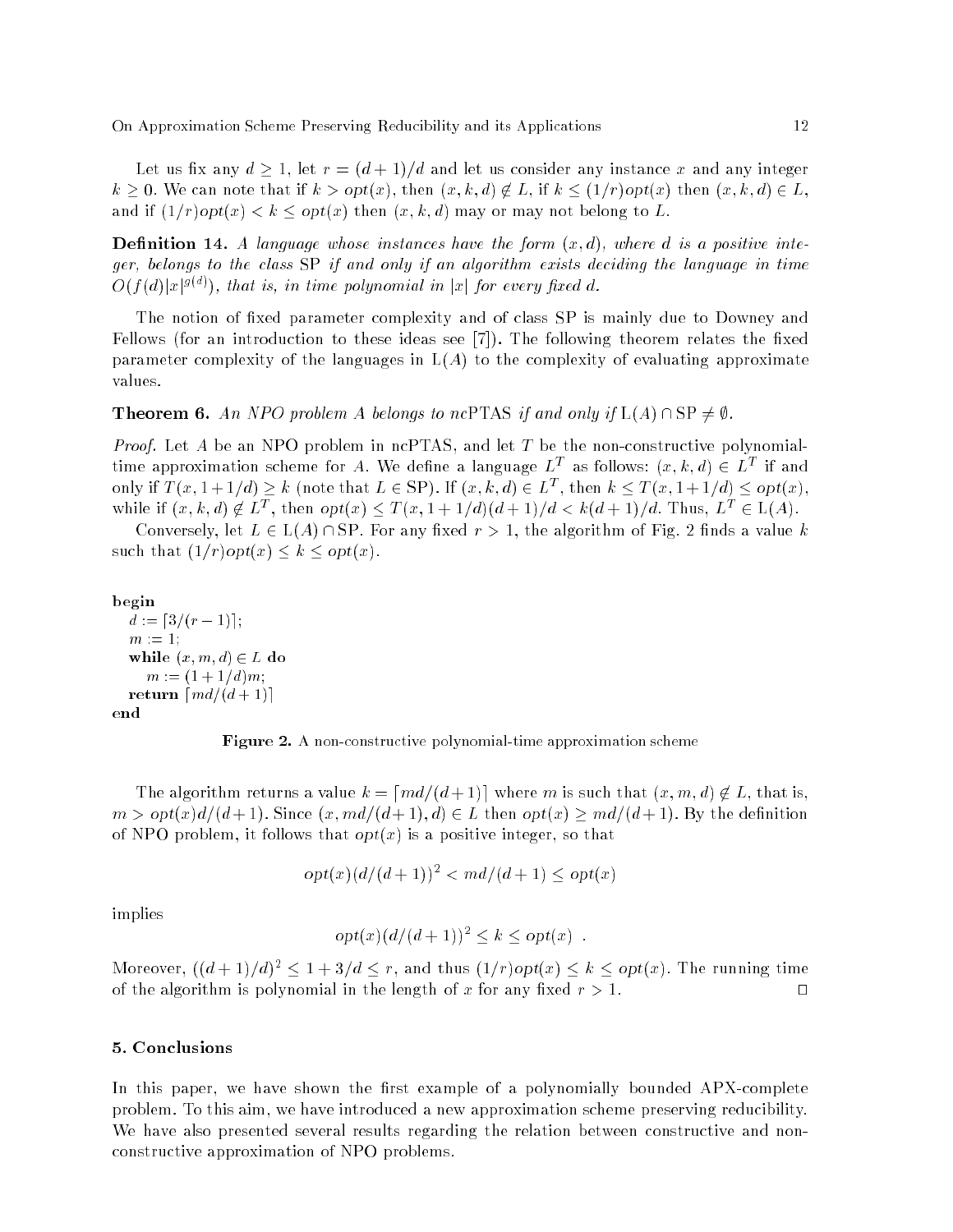With respect to these latter results, we believe that similar relations should hold in the case of the classes APX and ncAPX, even though a different notion of reducibility has to be defined (observe that the PTAS-reducibility does not preserve membership in APX). The AP-reducibility introduced in [4] could be one reasonable possibility.

Finally, we conjecture that stronger relations hold between the theory of approximation of NPO problems and the fixed parameter complexity theory. In [3] some other results are presented along this line of research.

# References

- 1. S. Arora, C. Lund, R. Motwani, M. Sudan, and M. Szegedy. Proof verification and hardness of approximation problems. In Proceedings of the 33rd IEEE Symposium on Foundations of Computer Science, pages  $14-23$ , 1992.
- 2. G. Ausiello, P. Crescenzi, and M. Protasi. Approximate solution of NP optimization problems. Technical Report SI/RR-94/03, Dip. di Scienze dell'Informazione, Universita di Roma \La Sapienza", March 1994. (to appear in Theoretical Computer Science).
- 3. L. Cai and J. Chen. On fixed-parameter tractability and approximability of NP optimization problems. In Proceedings of 2nd Israel Symposium on Theory of Computing Systems, pages 118-126, 1993.
- 4. P. Crescenzi, V. Kann, R. Silvestri, and L. Trevisan. Structure in approximation classes. Technical Report SI/RR-95/07, Dip. di Scienze dell'Informazione, Universita di Roma \La Sapienza", April
- 5. P. Crescenzi and A. Panconesi. Completeness in approximation classes. Information and Computa $tion, 93:241-262, 1991.$
- 6. P. Crescenzi and R. Silvestri. Relative complexity of evaluating the optimum cost and constructing the optimum for maximization problems. Information Processing Letters,  $33:221-226$ , 1990.
- 7. R.G. Downey and M.R. Fellows. Fixed-parameter intractability. In Proceedings of the 7th IEEE Conference on Structure in Complexity Theory, pages 36-49, 1992.
- 8. L.A. Hemaspaandra. Complexity theory column 5: the not-ready-for-prime-time conjectures. SIGACT News, 1994.
- 9. O. H. Ibarra and C. E. Kim. Fast approximation for the knapsack and sum of subset problems. Journal of the  $ACM$ ,  $22:463-468$ , 1975.
- 10. D.S. Johnson. Approximation algorithms for combinatorial problems. Journal of Computer and System Sciences, 9:256-278, 1974.
- 11. V. Kann. On the Approximability of NP-Complete Optimization Problems. PhD thesis, Department of Numerical Analysis and Computing Science, Royal Institute of Technology, Stockolm, 1992.
- 12. S. Khanna, R. Motwani, M. Sudan, and U. Vazirani. On syntactic versus computational views of approximability. In Proceedings of the 35th IEEE Symposium on Foundations of Computer Science, 1994.
- 13. M.W. Krentel. The complexity of optimization problems. Journal of Computer and System Sciences, 36:490-509, 1988.
- 14. P. Orponen and H. Mannila. On approximation preserving reductions: complete problems and robust measures. Technical Report C-1987-28, Department of Computer Science, University of Helsinki, 1987.
- 15. C. H. Papadimitriou and M. Yannakakis. Optimization, approximation, and complexity classes. Journal of Computer and System Sciences, 43:425-440, 1991.